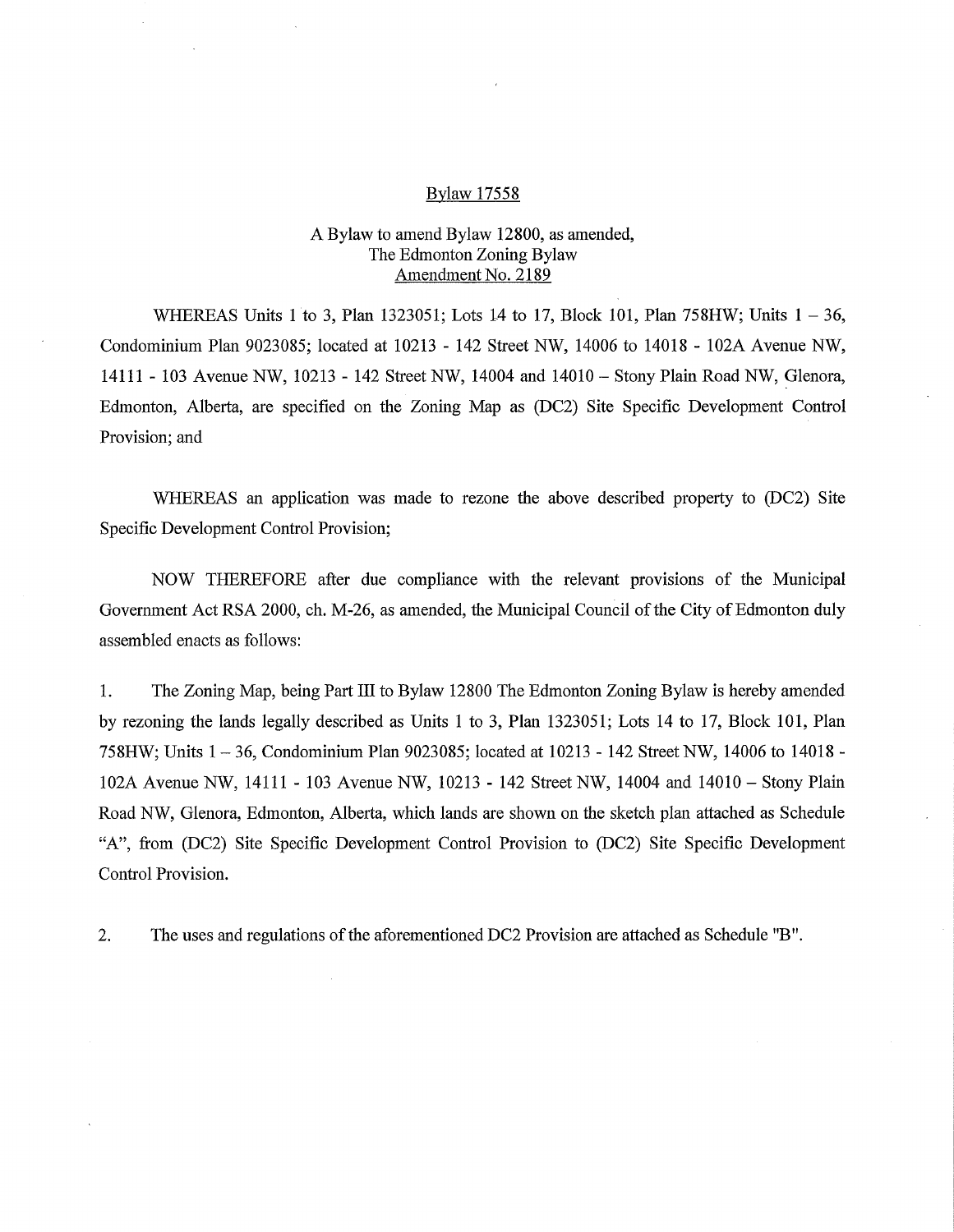3. The sketch plan attached as Schedule "A" and the uses and regulations of the DC2 Provision shown on Schedule "B" attached are hereby incorporated into the Zoning Bylaw, being Part IV to Bylaw 12800, The Edmonton Zoning Bylaw.

| READ a first time this  | 14th | day of | March | A. D. 2016;      |
|-------------------------|------|--------|-------|------------------|
| READ a second time this | 14th | day of | March | , A. D. $2016$ ; |
| READ a third time this  | 14th | day of | March | A. D. 2016;      |
| SIGNED and PASSED this  | 14th | day of | March | A. D. 2016.      |
|                         |      |        |       |                  |

THE CITY OF EDMONTOLY  $A$  $AY$ **A**<br>AMQQ ERK

2/15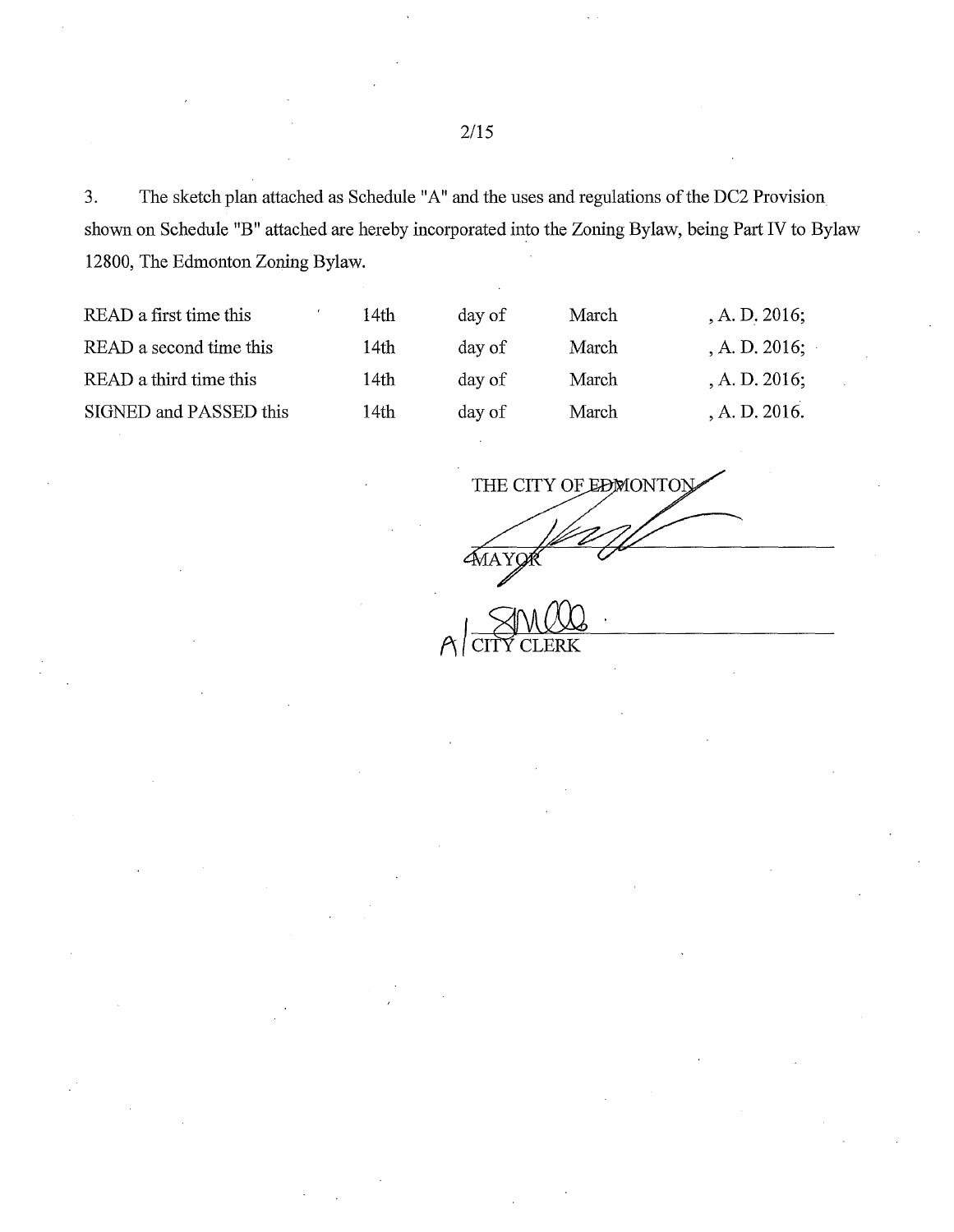SCHEDULE "A"

 $\ddot{\phantom{0}}$ 



**BYLAW 17558**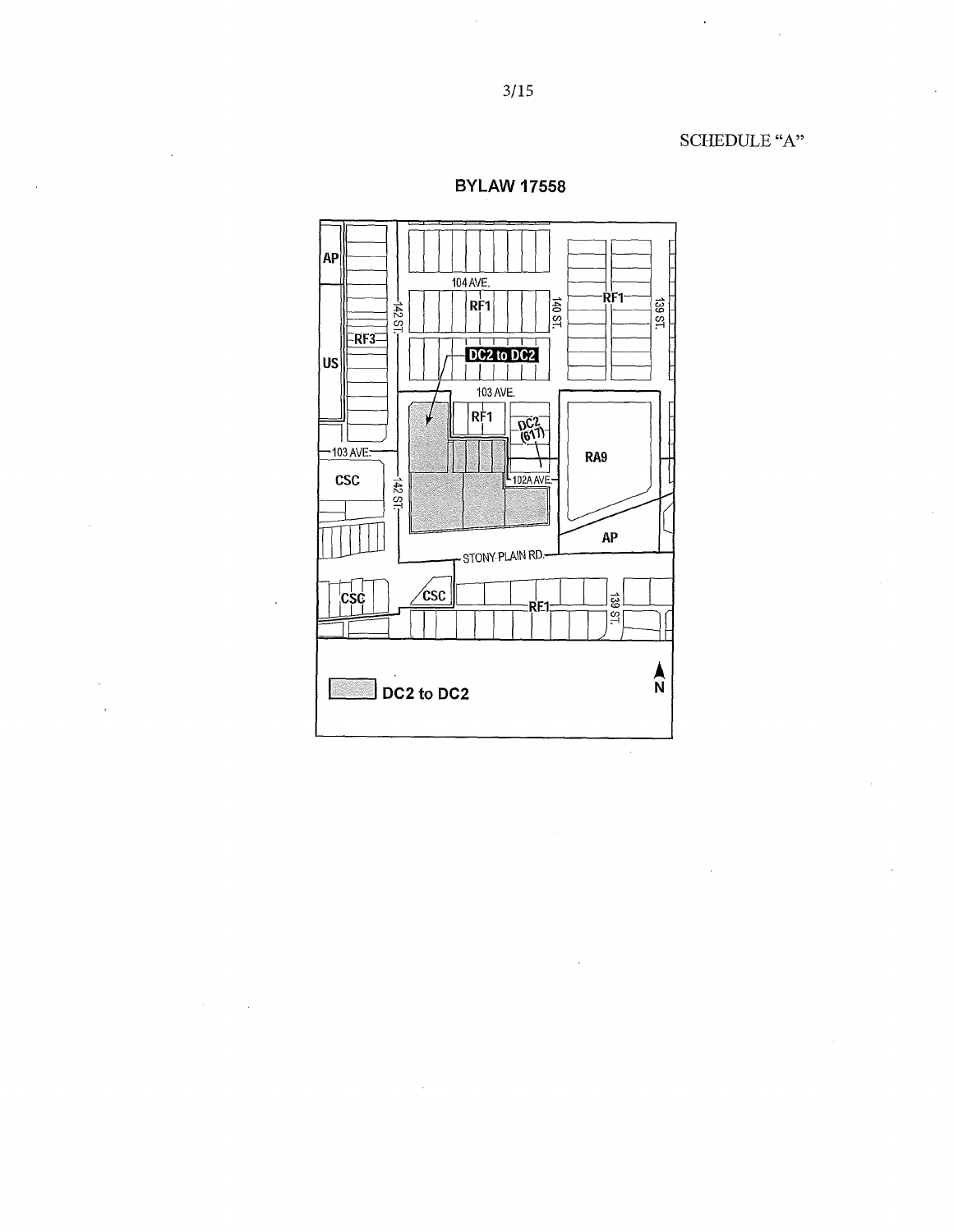#### **SCHEDULE "B"**

# **(DC2) SITE SPECIFIC DEVELOPMENT CONTROL PROVISION**

## **1. General Purpose**

To accommodate a vibrant, pedestrian-friendly mixed-use development that is integrated with the surrounding neighbourhoods and connected to the future LRT station.

### **2. Area of Application**

This Provision shall apply to Units 1-3, Plan 1323051; Lots 14-17, Block 101, Plan 758HW; and Units  $1 - 36$ , Condominium Plan 9023085, located at the northeast corner of 142 Street NW and Stony Plain Road NW, as shown on Schedule "A" of this Bylaw, adopting this Provision, Glenora.

### **3. Uses**

a. Apartment Housing

b. Bars and Neighbourhood Pubs

c. Business Support Services

d. Child Care Services

e. Community Recreation Services

I. Corwenienee Retail Stores

g. General Retail Stores

h. Government Services

i. Group Homes

j. Health Services

k. Indoor Participant Recreation Services

1. Limited Group Homes

m. Live Work Units

n. Lodging Houses

o. Major Alcohol Sales

P. Major Home Based Business

q. Minor Alcohol Sales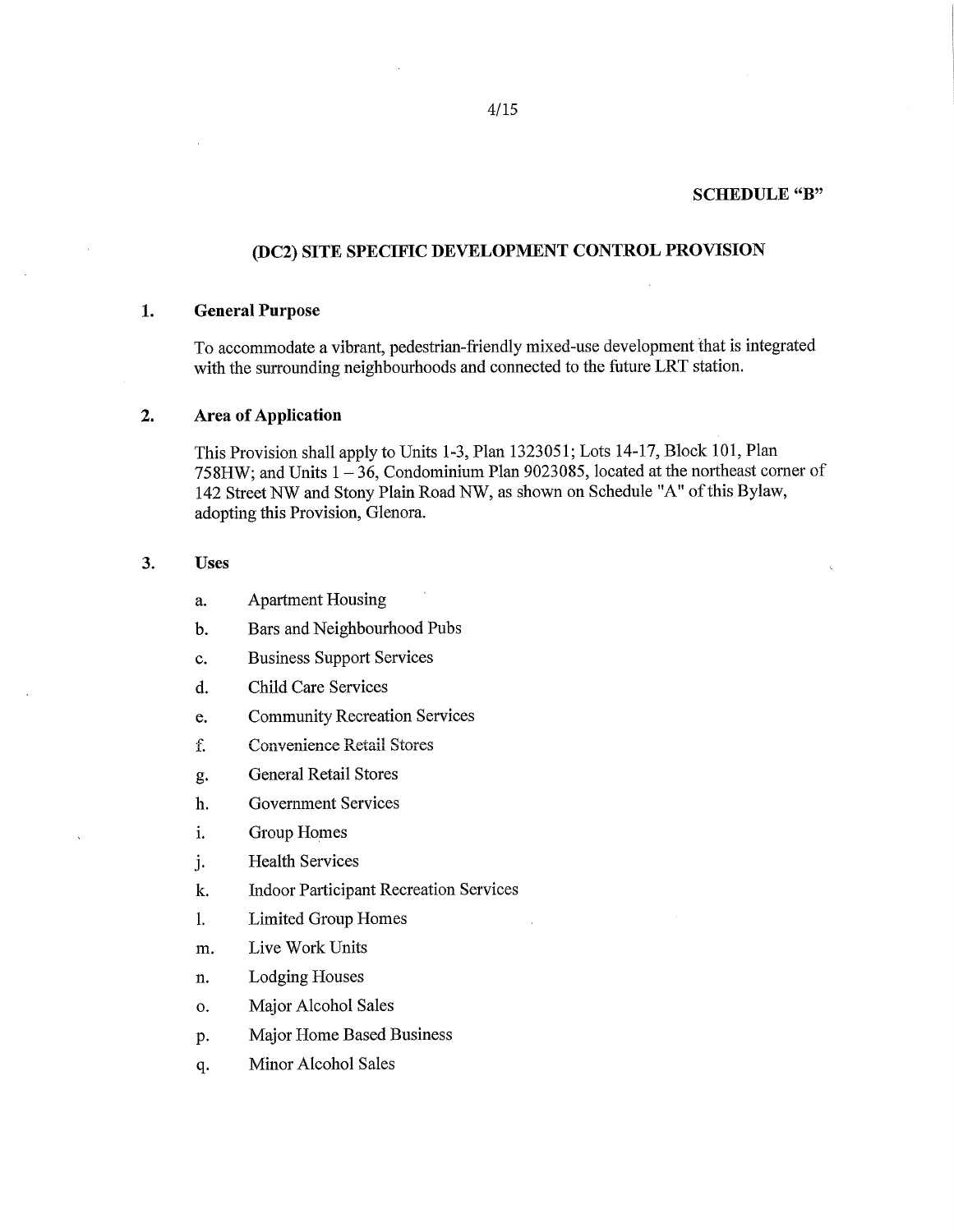- r. Minor Home Based Business
- s. Personal Service Shops
- t. Professional, Financial and Office Support Services
- u. Public Libraries and Cultural Exhibits
- v. Residential Sales Centre
- w. Restaurants
- x. Row Housing
- y. Secondhand Stores
- z. Stacked Row Housing
- aa. Specialty Food Services
- bb. Urban Gardens
- cc. Urban Outdoor Farms
- dd. Veterinary Services
- ee. Fascia On-premises Signs
- ff. Freestanding On-premises Signs
- gg. Minor Digital On-premises Signs
- hh. Projecting On-premises Signs

### 4. General Regulations

- a. The Site shall be developed in general accordance with Appendices I and II.
- b. Development Permit applications shall be permitted for development of the entire Site or for each individual area or a combination of areas, as identified on Appendix I. The development of the Urban Square shall be part of the first Development Permit application.
- c. The maximum number of Dwellings units shall not exceed 500.
- d. The maximum number of Sleeping units and Dwelling units shall not exceed 550.
- e. The maximum Floor Area Ratio shall be 4.75 for the entire Site.
- f. The minimum building Setbacks shall be as follows:
	- i. 142 Street 2.5 m
	- ii. Stony Plain Road — 2.5 m
	- 103 Avenue 4.5 m iii.
	- iv. Lanes  $-2.5$  m
	- v.  $102A$  Avenue  $-0$  m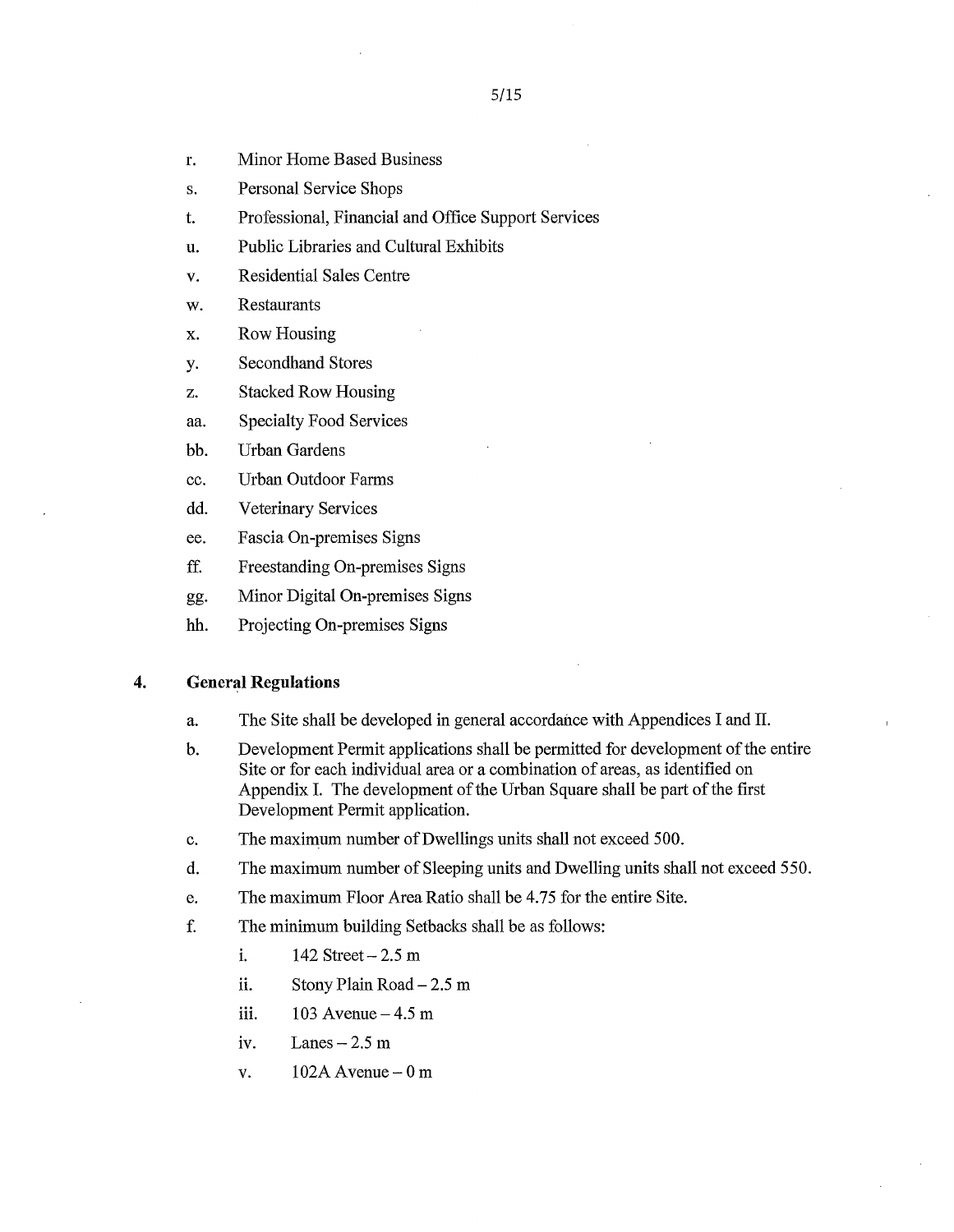- vi.  $140$  Street  $-0$  m
- g. The maximum building Height for each area shall be as follows:
	- i. Area 1: 60 m
	- ii. Area 2: 15 m
	- iii. Area 3: 90 m
	- iv. Area 4: 15 m
	- v. Area 5: 45 m
- h. Buildings with a height greater than 15 m shall be comprised of two vertical sections: the podium and Tower. The following additional regulations shall apply:
	- i. The podium and Tower shall be differentiated through Setbacks and Stepbacks in the building mass, and/or through the architectural treatment of the facades.
	- The maximum podium Height shall be 15 m. ii.
	- Notwithstanding regulation 4(h)(ii), in Areas 3 or 5 the maximum podium iii. Height shall be 18 m if the primary use of the podium is a Group Home or Lodging House.
	- iv. The minimum distance between Towers shall be 25.0 m.
	- v. The maximum Tower floor plates shall be as follows:
		- A. Area 1: 750  $m^2$
		- B. Area 3: 900 m<sup>2</sup>
		- C. Area 5: 900 m<sup>2</sup>
	- vi. The minimum Tower Setbacks from the property line shall be as follows:
		- A. 142 Street 5 m
		- B.  $103$  Avenue  $-12.5$  m
		- C. Lane  $-7.5$  m
		- D. 102A Avenue 5 m
		- E. 140 Street  $-4$  m
	- vii. The façade treatment shall wrap around the side of the podium to provide a consistent profile.
- Minimum Setbacks for parkades developed below Grade shall be 0 m. i.
- j. All mechanical equipment, including roof mechanical units and excluding solar 'panels, shall be concealed by screening in a manner compatible with the architectural character of the building or concealed by incorporating it within the building.

# 5. Development Regulations for Specific Uses

a. Residential and Residential-related uses shall not be permitted in Area 2.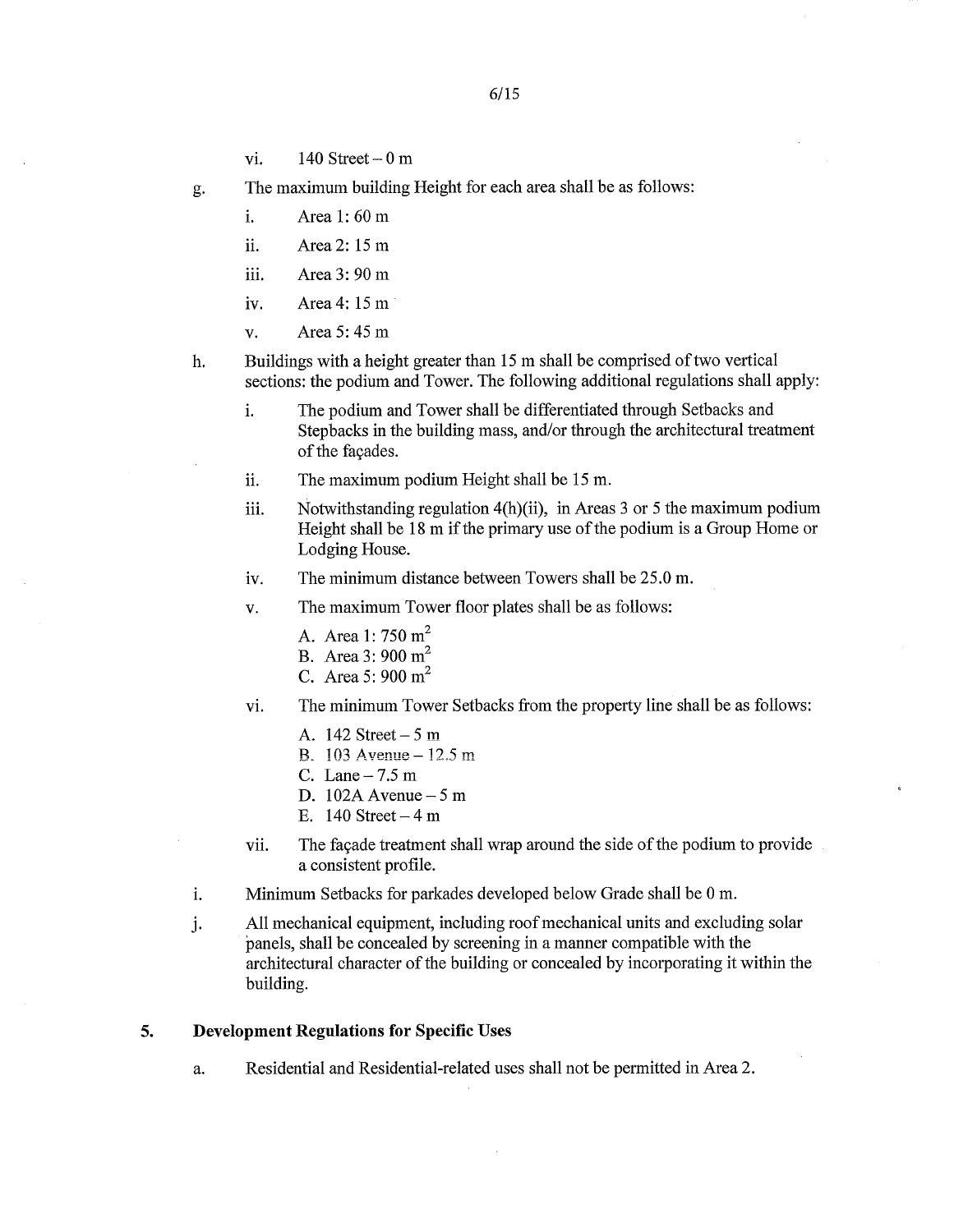- b. Only Residential and Residential-related uses shall be permitted in Area 4.
- c. Commercial and Community, Educational, Recreational and Cultural Service Uses shall be permitted in Areas 1, 3, and 5, but shall not be in any free standing structure separate from a structure containing Residential Uses, shall be limited to the podium, and shall not be located where they front onto 103 Avenue or a public lane.
- d. In Area 5, Residential Uses shall be developed with Dwelling units on the ground floor along 103 Avenue with direct access to Grade. The residential lobby may be permitted along 103 Avenue.
- e. Where Commercial or Community, Educational, Recreational and Cultural Service Uses are developed on the ground floor of a building, weather protection in the form of a canopy or any other projecting architectural element shall be provided above entrances to create a comfortable environment for pedestrians.
- f. Where Commercial or Community, Educational, Recreational and Cultural Service Uses are developed on the ground floor of a building, the primary access shall be from the street, the internal private roadway, or the Urban Square.
- g. Where Commercial Uses are developed on the ground floor of a building, the podium shall be designed such that that there is transparent glazing and that the placement and type of windows shall allow viewing into the building to promote a positive pedestrian-oriented public realm.
- h. Bars and Neighbourhood Pubs and Restaurants shall only be located in Areas 1, 2, and 3 and shall not be located where they front onto 102A Avenue.
- Only one of either Major Alcohol Sales or Minor Alcohol Sales may be located i. on this site. The Development Officer may consider Crime Prevention Through Environmental Design Criteria by ensuring:
	- i. the exterior of all stores have ample glazing from the street to allow natural surveillance;
	- ii. exterior lighting should be in accordance with the minimum safety standards prescribed by the Illuminating Engineers Society;
	- iii. any landscaping around the facilities be low-growing shrubs or deciduous trees with a high canopy at maturity and that all foliage be kept trimmed back to prevent loss of natural surveillance;
	- iv. no customer parking is in behind a facility and that all parking areas in front of the building be well-lighted; and
	- v. customer access to the store is limited to a store front that is visible from the street, shopping centre parking lot or a mall access that allows visibility from the interior.
- j. Vehicular-oriented Uses, including but not limited to drive through operations and Accessory drive through pick up services, shall not be permitted.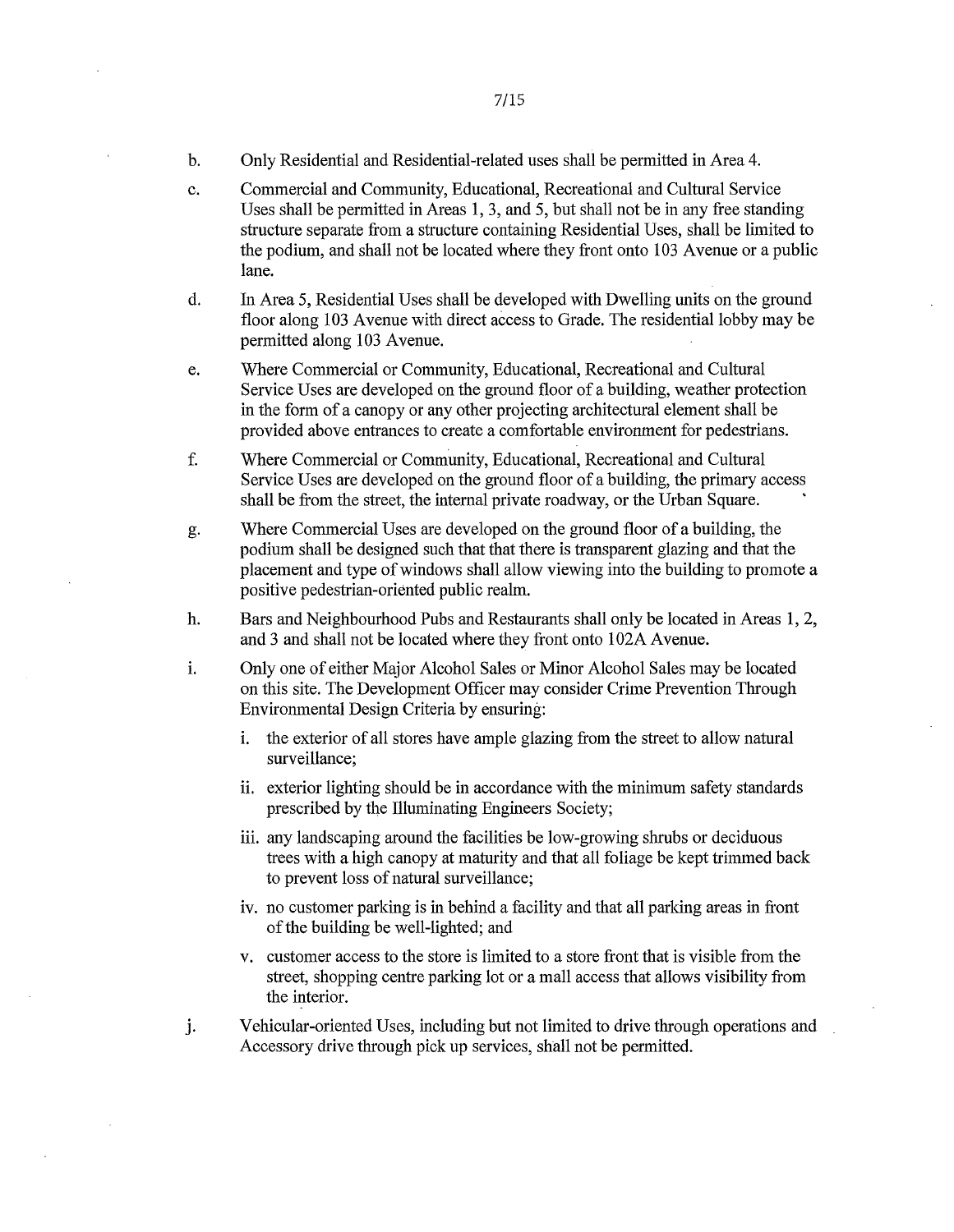### **6. Design Regulations**

- a. In Area 1, the building shall incorporate distinctive architectural features at the corner of 142 Street and Stony Plain Road consistent with the style of the building to reinforce the prominence of the intersection and gateway for the Site
- b. In Areas 1 and 2, the buildings shall integrate with the Urban Square by using features such as architectural elements, public artwork, and/or feature lighting.
- c. In Area 4, each Row Housing Dwelling shall be individually defined through a combination of architectural features that may include variations in the rooflines, projection or recession of the façade, porches or entrance features, building materials, or other treatments.
- d. In Area 4, any portion of the building above 3.0 m shall be at least 4.0 m from the north property line.
- e. In Area 4, notwithstanding subsection 44(1)(a) of this Bylaw, unenclosed steps leading to an entry way may project into a Setback, up to the property line.
- f. Dwelling units and Sleeping units with direct access to Grade shall have clearly identified entrances and use design features such as porches, staircases, stoops, and/or landscaping to provide pedestrian interest.
- g. Residential and Residential-Related Uses shall have a separate entrance at Grade from non-Residential Uses. Entrances shall be differentiated through distinct architectural treatment.
- h. Buildings shall be oriented to the adjacent public roadways, Urban Square, LRT station, and internal private roadway through the Site.
- i. Buildings shall be designed such that they are distinct from one another but reinforce the design details, materials, and architectural expression of one another.
- Buildings shall incorporate architectural treatments, articulated façades, and j. materials to add variety, rhythm, break up the massing, and provide a sense of human scale at Grade.
- k. The development shall incorporate high-quality and durable materials in the design of buildings. Materials may include but not be limited to, glass curtain wall, solid brick, pre-cast concrete, metal, stucco, and natural or composite wood products.
- 1. Lighting shall contribute to a safe, well-lit public realm while complementing the architectural and landscape features, fmishes, and the overall sense of place.

# **7. Signage**

- a. Signs shall comply with Schedule 59D of the Zoning Bylaw. Notwithstanding Schedule 59D:
	- i. Fascia On-premises Signs and Projecting On-premises Signs may face the Urban Square and the internal private roadway;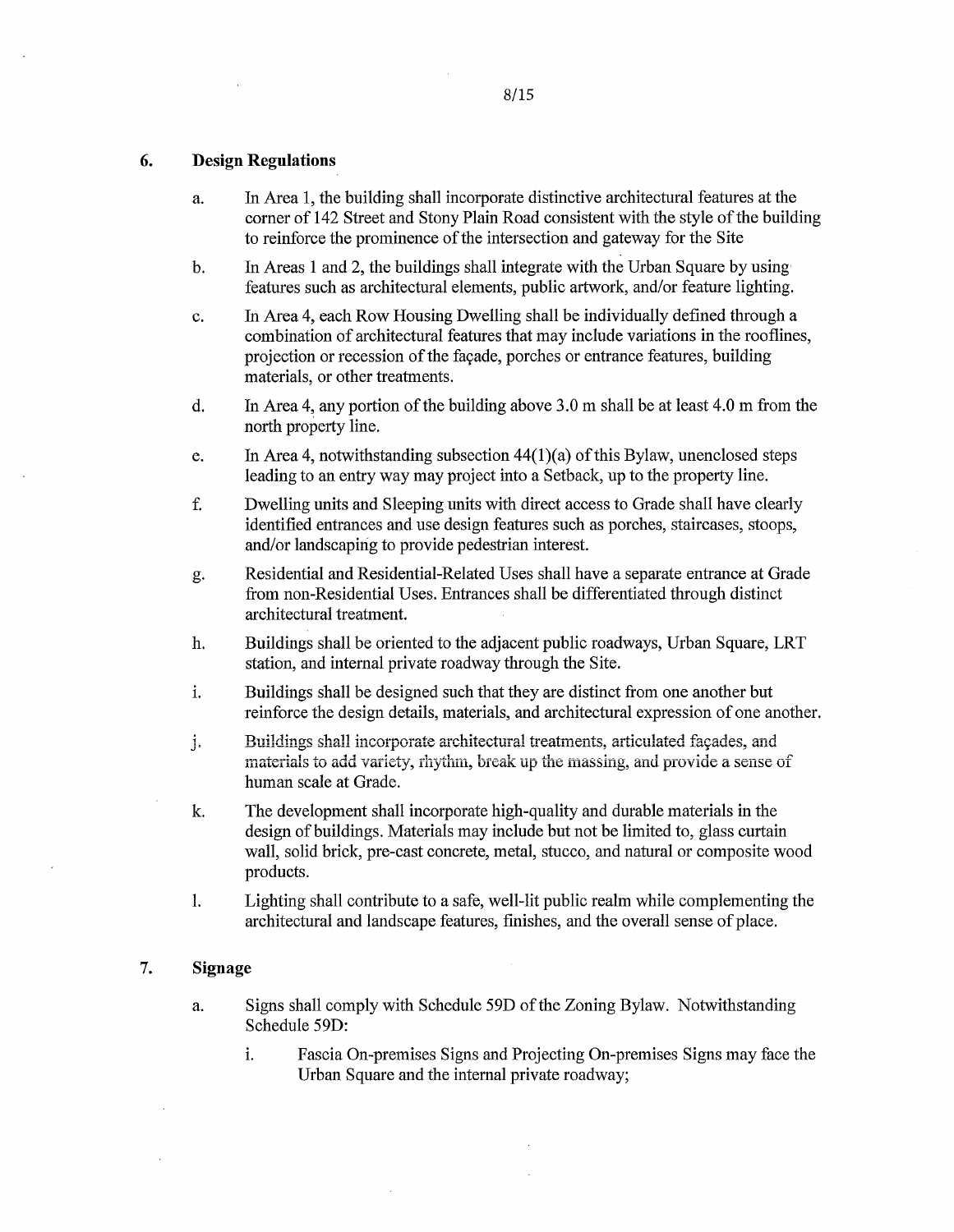ii. The maximum number of Freestanding On-premises Signs shall be five, and there shall be no maximum number per Frontage or minimum radial separation distance. However, Freestanding On-premises Signs shall only be permitted in the following locations:

A. at the intersection of the internal private roadway and 142 Street NW;

- B. in the Urban Square along Stony Plain Road; and,
- C. at the intersection of Stony Plain Road and 142 Street NW.
- Freestanding On-premises Signs located at the intersection of the internal iii. private roadway and 142 Street and in the Urban Square along Stony Plain Road shall have a maximum Height of 4.0 m and maximum Area of 10.0 m2 for each face of the sign. A maximum of two signs shall be permitted at each location;
- iv. Freestanding On-premises Signs located at the intersection of the Stony Plain Road and 142 Street NW shall have a maximum Height of 6.0 m and maximum Area of 20.0 m2 for each face of the sign. A maximum of one sign shall be permitted at this location;
- v. Minor Digital Signs shall have a maximum Area of 8.0 m2, shall not extend above the first Storey, and shall only be located in Area 1, Area 2, Area 3 (where it faces Stony Plain Road) and the Urban Square.
- b. Signs shall be reviewed with regard for visual harmony and the compatibility of the proposed sign with the architectural character and fmish of the development. Individual business identification signs located on the facades of buildings shall be similar in proportion, construction materials, and placement.

### 8. Landscaping

- a. Prior to the issuance of a Development Permit for any portion of the Site, a Landscape Plan prepared by a registered Landscape Architect shall be submitted for review, to the satisfaction of the Development Officer, to ensure that a high standard of appearance and a sensitive transition to the surrounding land uses are achieved. The Landscape Plan shall include, but is not limited to, the following:
	- i. adjacent boulevard landscaping to provide context;
	- ii. pavement materials, exterior lighting, street furniture elements, sizes and species of new and existing tree plantings, fencing, bollards, and bike racks;
	- iii. a range of plants to provide colour and visual interest throughout the year; and
	- iv. major circulation patterns and pedestrian pathways, to ensure landscaping enhances and highlights these features.
- b. Landscaping shall be in general accordance with Section 55 of the Edmonton Zoning Bylaw. Notwithstanding Section 55 of the Edmonton Zoning Bylaw: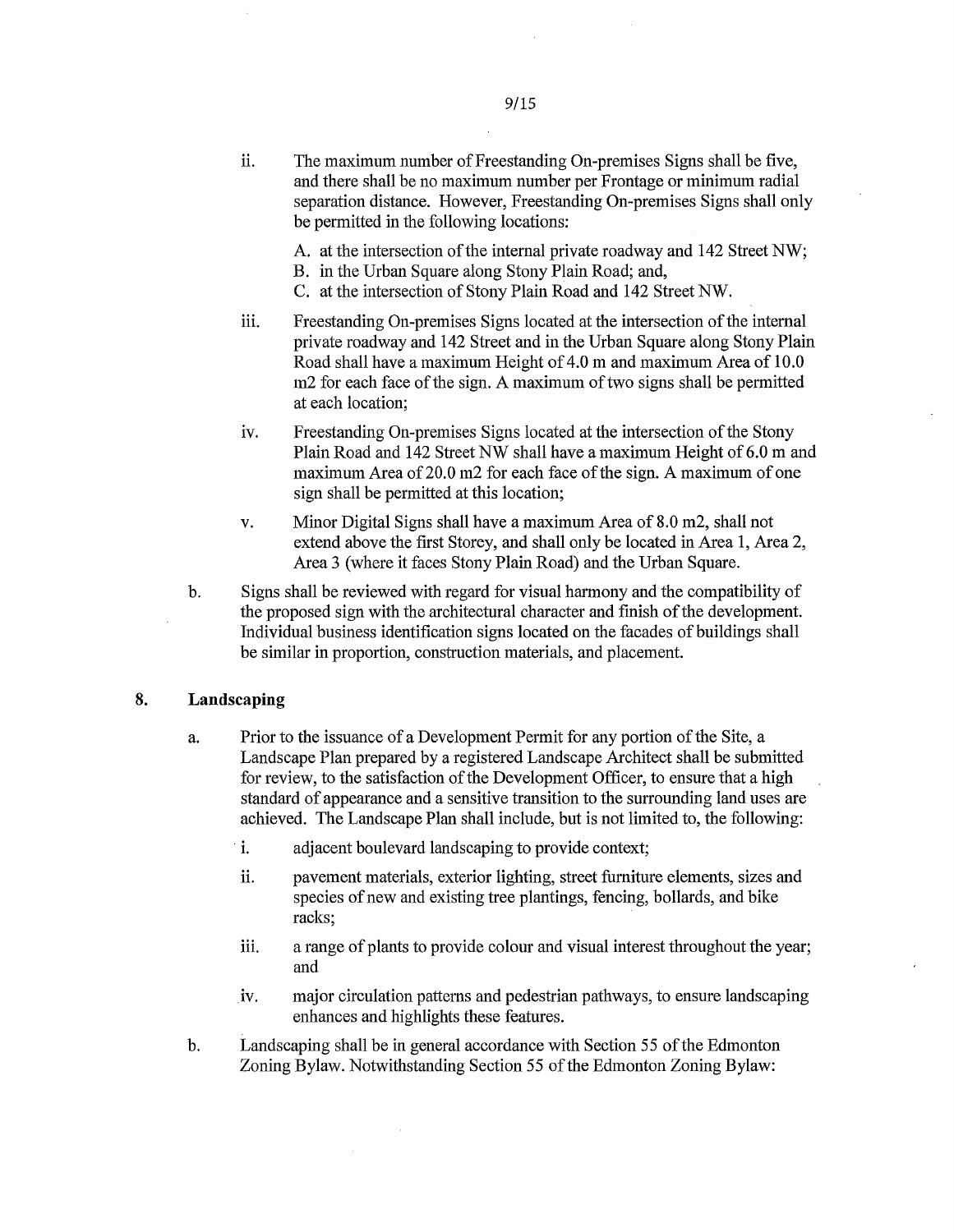- i. the Development Officer may allow trees to be substituted with shrubs at a rate of 15 shrubs for each tree, and shrubs to be substituted with perennials at a rate of one square metre of perennials (including ornamental grasses) for each shrub. Alternate substitutions may be permitted where a registered Landscape Architect can explain and justify the alternative standard in a separate report submitted with the Landscape Plan to the satisfaction of the Development Officer;
- ii. the Setback along 103 Avenue and all public lanes shall include soft landscaping;
- the Urban Square and Setback along Stony Plain Road shall be iii. Hardsurfaced with decorative concrete paving; and
- iv. the Setback in Area 1 along 142 Street shall be Hardsurfaced.
- c. Wherever feasible, existing trees along boulevards shall be retained, protected and incorporated into the Landscape Plan. If boulevard trees on City owned lands are damaged or unavoidably need to be removed then the City's Corporate Tree Policy applies.
- d. Trees shall be planted along 142 Street and 140 Street NW. Where trees cannot be provided within the setback, the Development Officer may require boulevard trees in consultation with Community Services and Transportation Services. If required, the boulevard landscaping may be part of the public amenity contribution.

### 9. Access, Parking, and Loading

- a. Parking shall be provided in general accordance with Section 54 of the Zoning Bylaw.
- b. Vehicular access, circulation, and the drop-off/lay-by on 142 Street shall be developed in general accordance with Appendix I, to the satisfaction of the Development Officer in consultation with Transportation Services.
- c. Notwithstanding Section 54 of the Edmonton Zoning Bylaw, minimum required parking for Residential Use Classes shall be provided as below:

| Bachelor Suite or Bed Sitting Room                     | 0.7               |
|--------------------------------------------------------|-------------------|
| ii. 1 Bedroom Dwelling or Residential-<br>Related Unit | 0.8               |
| iii. 2 Bedroom Dwelling                                | 1.0               |
| iv. 3 or more Bedroom Dwelling                         | 1.25              |
| v. Visitor Parking                                     | 1 per 7 Dwellings |

d. The Development Officer, in consultation with Transportation Services, may relax parking requirements in response to initiatives which reduce parking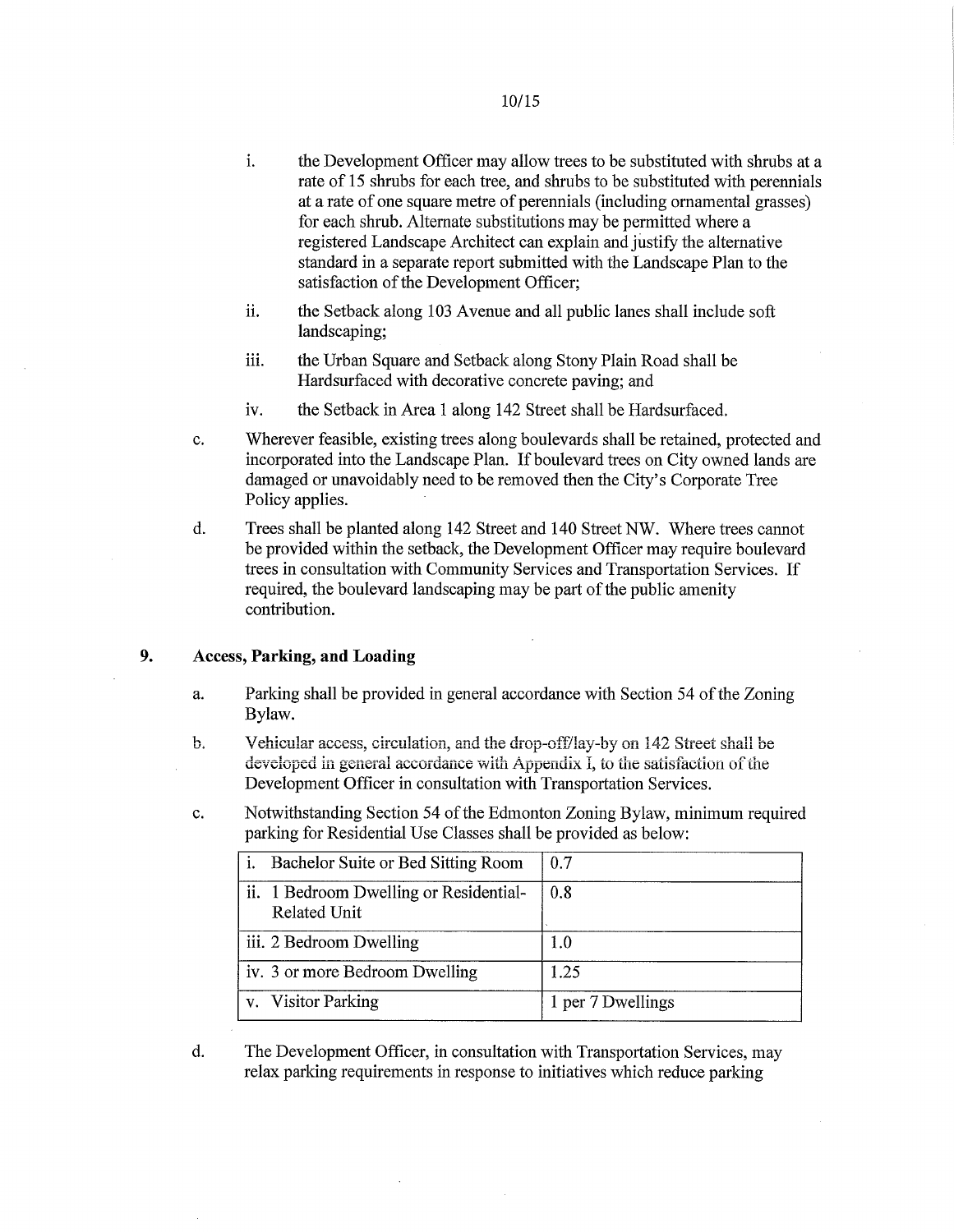demand, or if the applicant can demonstrate through a Parking Impact Assessment that the parking required for the proposed development is less than any minimum set out in Section 54 of the Zoning Bylaw and in regulation 9(c) of this Bylaw. The Development Officer shall submit the Parking Impact Assessment to Transportation Services for review and approval.

e. The Development Officer, in consultation with Transportation Services, may allow the substitution of car share parking spaces for required parking spaces at a 1:3 ratio. The total number of car share parking spaces provided for each building shall not exceed 5% of the total number of Dwelling, rounded to the nearest whole number. The Development Officer, in consultation with Transportation Services, may adjust the substitution ratio in response to parking demand, provided the total number of car share parking spaces provided for each building does not exceed 5% of the total number of Dwellings, rounded to the nearest whole number.

f. All parking for Residential and Residential-related Uses shall be accommodated underground or within a parking structure. Visitor and customer parking may be accommodated at Grade.

g. Notwithstanding regulation 9(f), interim surface parking for any Use may be located at Grade, and shall be generally located in accordance with Appendix II. Interim surface parking shall be screened with the application of soft landscaping.

h. Above ground parking structures shall be located to the rear of buildings, and screened to the satisfaction of the Development Officer in consultation with Transportation Services through the use of landscaping and/or fencing. Parking structures may be integrated with other Uses, to avoid blank walls and maintain an active and attractive streetscape along Stony Plain Road and 142 Street.

Bicycle parking shall be provided in accordance with Section 54 of the Edmonton i. Zoning Bylaw. The following regulations also apply:

- i. the Development Officer, in consultation with Transportation Services, may allow for additional bicycle parking, beyond the maximum outlined in Section 54;
- Bicycle parking for Residential and Residential-related Uses shall be ii. provided in a safe and secure location on either the ground floor or within the parkade; and
- iii. Bicycle parking for Commercial Uses shall be provided at Grade in a highly visible location. Notwithstanding Section 54, bicycle parking may be located more than 15.0 m from a building's principal entrance.
- j. Notwithstanding Section 54, only 1 off-street vehicular loading space shall be required for any building. Where the building contains fewer than 20 Dwellings, and does not contain any Commercial Uses, no off-street vehicular loading space shall be required. For buildings with 20 or more Dwellings, an off street vehicular loading space may not be required if the applicant can demonstrate to the Development Officer, in consultation with Transportation Services, that a vehicular loading space is not required for the building.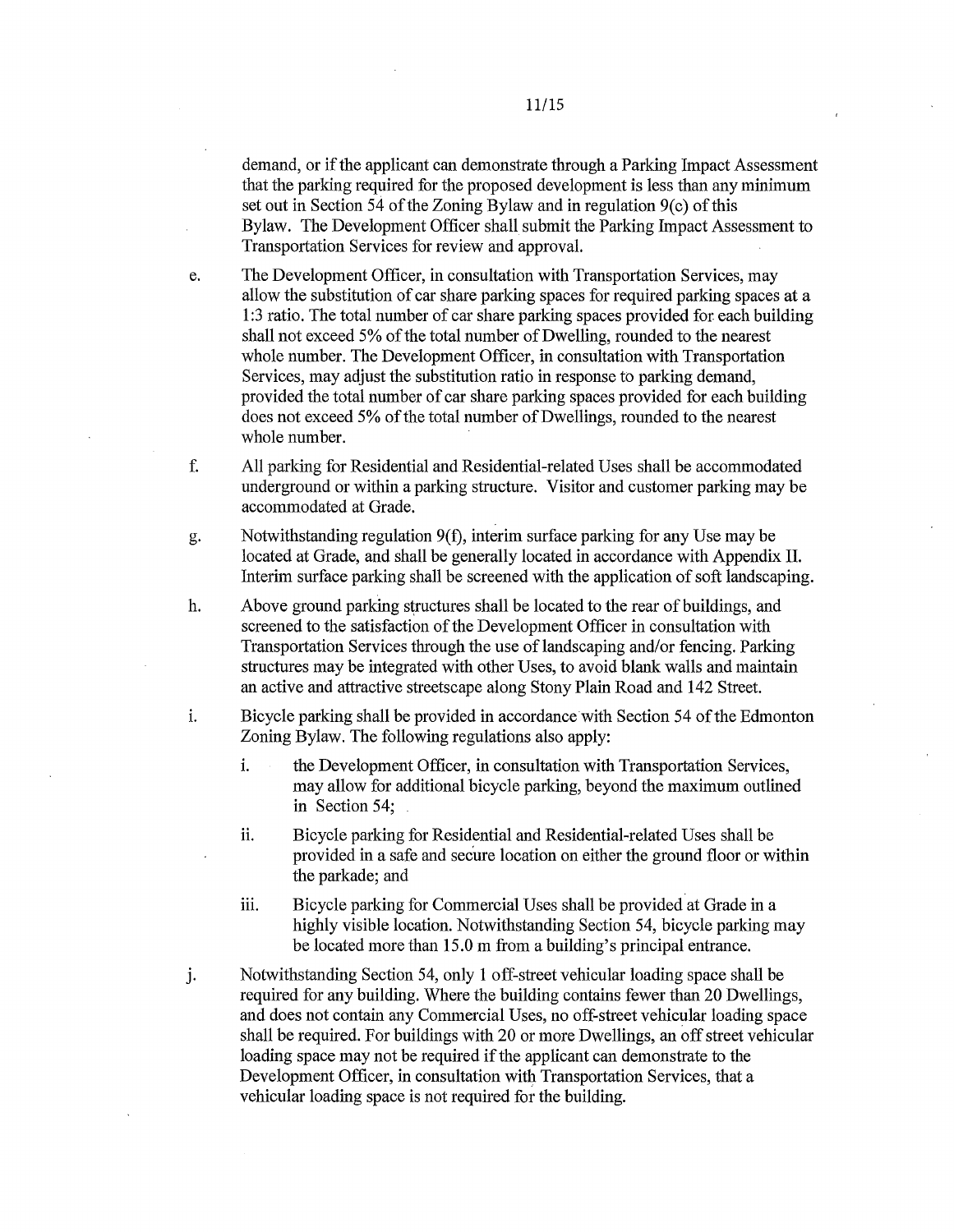k. Storage and waste collection areas shall be concealed from view from adjacent Sites. Waste collection areas shall be designed to the satisfaction of the Development Officer in consultation with Waste Management and Transportation Services.

### **10. On-Site and Off-Site Improvements**

- a. As a condition of any Development Permit, the owner shall enter into an Agreement with the City of Edmonton for off-site improvements necessary to serve the development. Improvements to address in the Agreement to the satisfaction of Transportation Services, include, but are not limited to
	- i. boulevard tree plantings along 142 Street and 140 Street, if required;
	- ii. upgrade and widening of alley adjacent to Area 5;
	- iii. installation of an interim and permanent traffic signal;
	- iv. construction of pedestrian connections to adjacent roadways, LRT station, and transit stops;
	- v. relocation of the northbound bus stop and shelter pad on 142 Street; and
	- vi. construction of vehicular drop-off / transit bay.
- b. The applicant shall contribute \$600,000 to be used for on-site public art or public realm improvements, which may be provided with each stage of development based on the proportion of the Gross Floor Area. The Development Permit application shall include documentation that clearly demonstrates, to the satisfaction of the Development Officer, how and where this money will be applied to the Site. Public realm improvements may include but are not limited to boulevard landscaping, benches, feature canopy and lighting, decorative concrete paving, ornamental street lighting, and ornamental features associated with the urban square or internal private roadway. The public art or public realm improvements shall be located within or adjacent to the Site.
- c. An internal private roadway shall be provided through the Site. The road shall be developed in accordance with the following regulations:
	- i. The public realm shall incorporate hard and soft landscaping and pedestrian-scaled street elements to support pedestrian circulation through the site and contribute to the overall sense of place;
	- Street elements shall include but not be limited to lighting, benches, ii. receptacles, and bike racks; and
	- Public Access Easements shall be registered for the internal private iii. roadway. Easements shall make the property manager responsible for maintenance and liability.
- d. An Urban Square, as illustrated in Appendix I, shall be provided with the first Development Permit. The following regulations shall apply:
	- i. The Urban Square shall be a minimum 1,000 m2;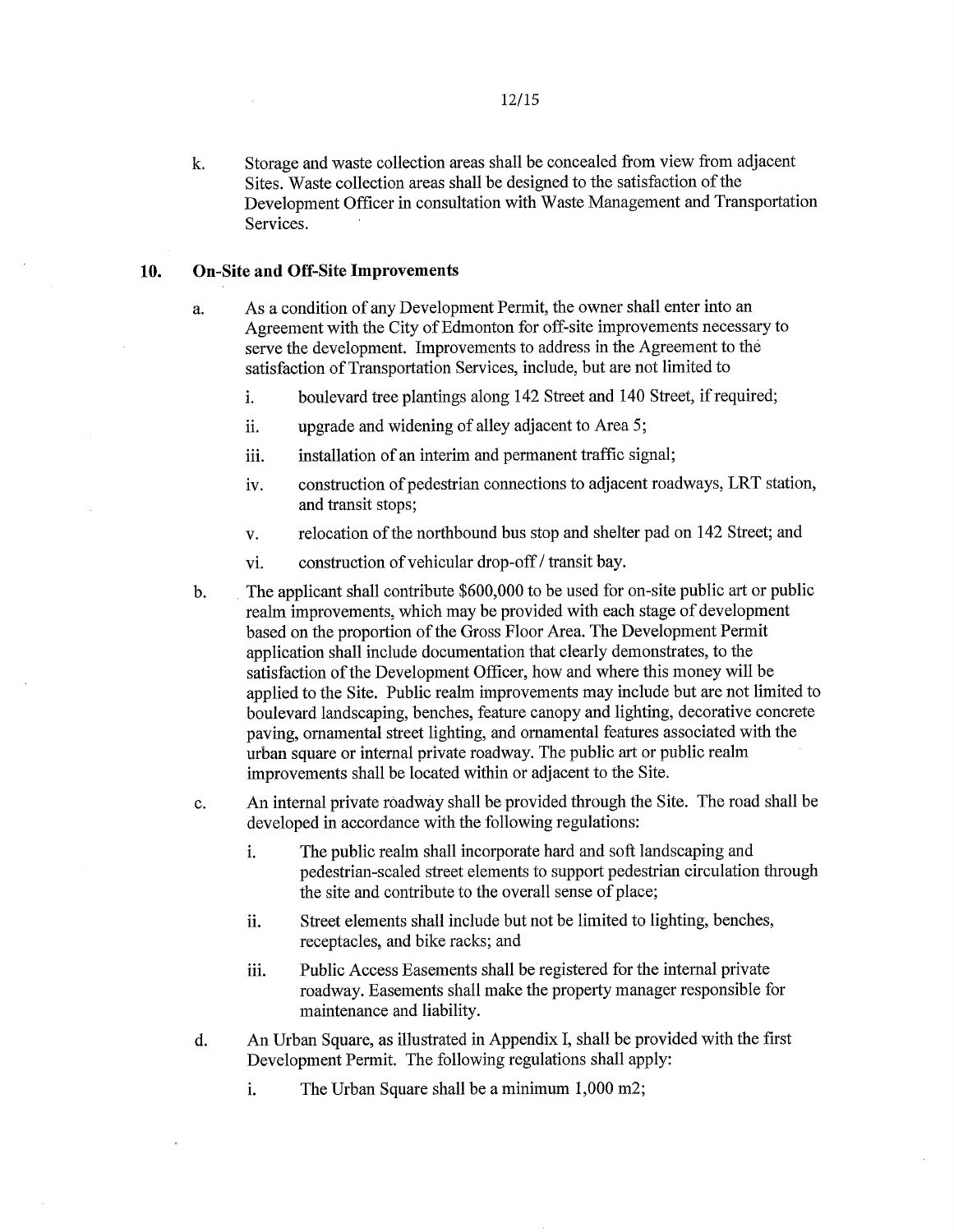- ii. The Urban Square shall incorporate hard and soft landscaping to integrate with the planned LRT station;
- iii. The future LRT station along Stony Plain Road shall be integrated with the Urban Square at Grade; and
- iv. The owner shall register a Public Access Easement to ensure public access to the urban square between designated hours. The easement shall make the private property owner(s) responsible for maintenance and liability.

## 11. Other Regulations

- a. A detailed Wind Impact Statement shall be required, for any new development over 20 m, to the satisfaction of the Development Officer. If the preliminary Wind Impact Statement or Wind Impact Study indicates that uncomfortable or unsafe wind conditions may result from the building design, the Development Officer may require the applicant to submit a detailed Wind Impact Study for proposed buildings in order to quantify these conditions or refine any conceptual mitigation measures using physical scale model tests. The preliminary Wind Impact Statement shall be prepared by a qualified, registered Professional Engineer, prepared to professional standards. If required, the detailed Wind Impact Study shall be prepared by a qualified, registered Professional Engineer, and shall be based on a scale model simulation analysis, prepared to professional standards.
- b. Any Development Permit application containing Area 3 shall submit a Phase II Environmental Site Assessment and, if required, a Phase III Environmental Site Assessment. The Environmental Site Assessments shall be submitted to the satisfaction of the Development Officer, and approved by the City of Edmonton's Urban Policy and Environment Branch, prior to the issuance of any Building Permit, excepting a parkade excavation Building Permit.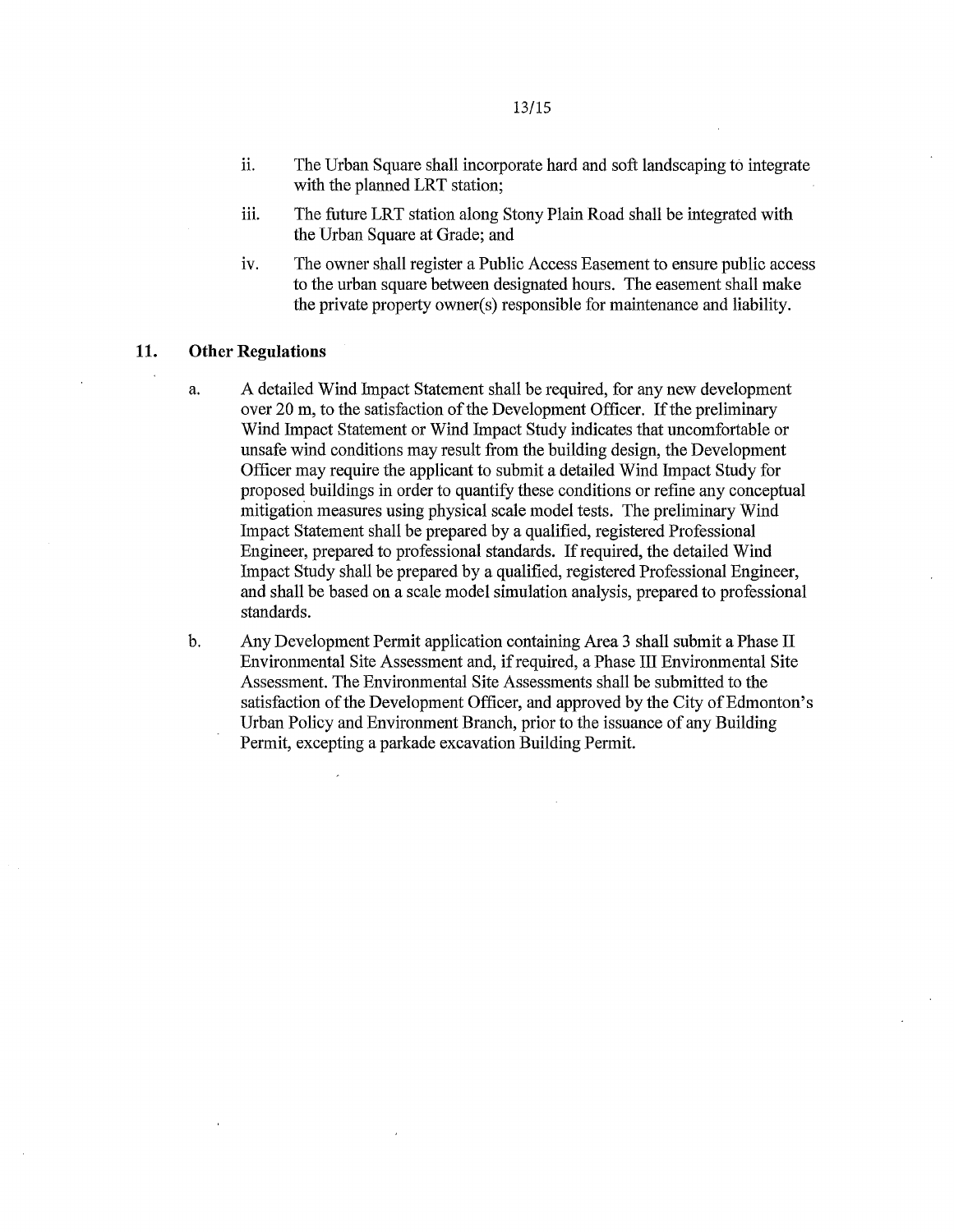